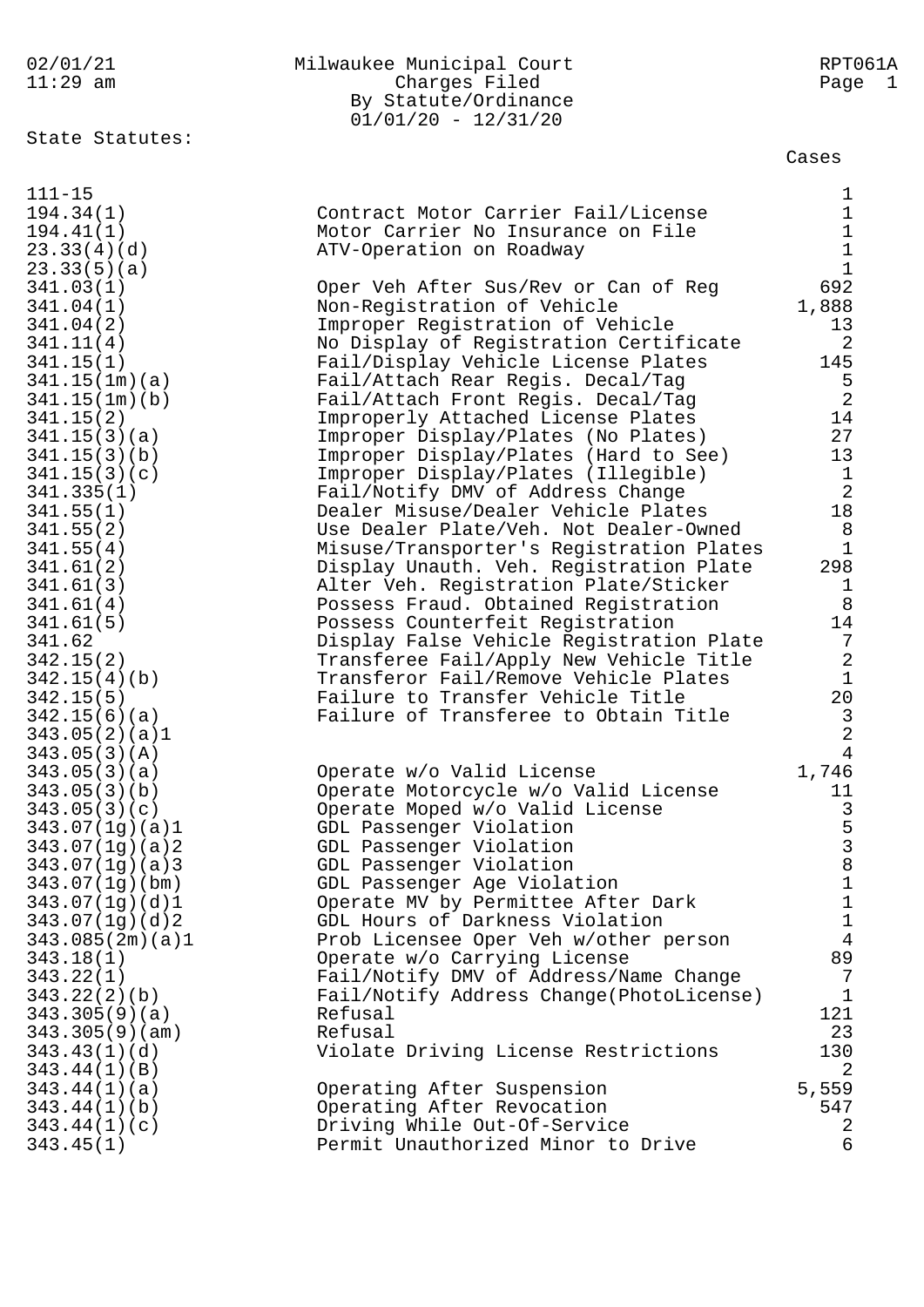|           |  |  | 02/01/21 |  |
|-----------|--|--|----------|--|
| 11 • つ 0. |  |  | $\sim$ m |  |

| 02/01/21   | Milwaukee Municipal Court | RPT061A |
|------------|---------------------------|---------|
| $11:29$ am | Charges Filed             | Page 2  |
|            | By Statute/Ordinance      |         |
|            | $01/01/20 - 12/31/20$     |         |

State Statutes:

| 343.45(2)      | Permit Unauthorized Person to Drive      | 15             |
|----------------|------------------------------------------|----------------|
| 343.52(1m)     | Fraudulent Use of Special ID Card        | 2              |
| 344.62(1)      | Operate Motor Vehicle without Insurance  | 4,351          |
| 344.62(2)      | Operate Motor Vehicle w/o Proof of Ins   | 367            |
| 344.64(2)      | Knowingly Forge/Alter Proof of Insurance | $\mathbf{1}$   |
|                |                                          |                |
| 346.04(1)      | Fail/Obey Traffic Officer Signal/Order   | 38             |
| 346.04(2)      | Failure To Obey Traffic Officer/Signal   | 528            |
| 346.04(2t)     | Resisting / Failing to Stop / Fleeing    | 7              |
| 346.04(3)      | Vehicle Operator Flee/Elude Officer      | 57             |
| 346.05(1)      | Operating Left of Center Line            | 36             |
| 346.06         | Meeting of Vehicle-Wrong Side            | 107            |
| 346.07(2)      | Unsafe Cutting in When Passing           | 7              |
| 346.07(3)      | Failure to Yield to Passing Vehicle      | $\overline{c}$ |
| 346.072(1m)(a) | Fail/Move Vehicle - Pass Stop Emerg Veh  | $15$           |
| 346.072(1m)(b) | Fail/Slow Vehicle - Pass Stop Emerg Veh  | $\mathbf{3}$   |
| 346.075(1)     | Overtaking & Passing Bicycles            |                |
| 346.075(2)     | Improper Passing of Stopped Bus          | $\frac{3}{3}$  |
| 346.08         | Unsafe Passing on Right                  | 216            |
| 346.09(1)      | Passing into Oncoming Traffic            | 29             |
| 346.09(3)      | Passing in No-Passing Zone               | 8              |
| 346.09(4)      |                                          | $\overline{3}$ |
|                | Passing Vehicle Indicating Left Turn     | 93             |
| 346.10(2)      | Passing at Intersection                  |                |
| 346.13(1)      | Unsafe Lane Deviation                    | 130            |
| 346.13(3)      | Deviation From Designated Lane           | 22             |
| 346.14(1)      | Automobile Following Too Closely         | 86             |
| 346.14(1m)     |                                          | 5              |
| 346.14(2)(a)   | Truck Following Too Closely              | $\mathbf{1}$   |
| 346.15         | Driving Wrong Way on Divided Highway     | 40             |
| 346.175(1)(a)  | Owners Liability-Flee/Elude Officer      | 71             |
| 346.18(1)      | Fail/Yield at Uncontrolled Intersection  | 19             |
| 346.18(2)      | Fail/Yield while Making Left Turn        | 172            |
| 346.18(3)      | Fail/Yield Right/Way from Stop Sign      | 165            |
| 346.18(3m)     | Fail/Yield/Uncontrolled T Intersection   | $\mathbf{1}$   |
| 346.18(4)      | Fail/Yield when Emerging from Alley      | 19             |
| 346.18(5)      | Fail/Yield Rt/Way from Parked Position   | 30             |
| 346.18(6)      | Fail/Yield for Yield Sign                | 12             |
| 346.18(7)(b)   | Fail/Yield when Crossing Sidewalk        | $\mathbf{1}$   |
| 346.19(1)      | Fail/Yield to Stop for Emergency Vehicle | 26             |
| 346.195(1)     | Owner Liability-Fail/Yield to ER Vehicle | 5              |
| 346.20(2)      | Drive b/t Funeral Procession Vehicles    | $\mathbf{1}$   |
| 346.23(1)      | Fail/Yield at Controlled Intersection    | 66             |
| 346.24(1)      | FYR to Pedestrian/uncontroll. Intersect  | 36             |
| 346.24(2)      | Sudden Pedes/Bike Movement into Traffic  | 13             |
|                |                                          | $\mathbf 1$    |
| 346.24(3)      | Passing Vehicle Stopped for Pedestrian   |                |
| 346.26(1)      | FYR to Blind Pedestrian                  | $\mathbf{1}$   |
| 346.29(2)      | Standing on Roadway                      | 18             |
| 346.31(1)      | Fail to Follow Indicated Turn            | 18             |
| 346.31(2)      | Improper Right Turn                      | 28             |
| 346.31(3)      | Improper Left Turn                       | 18             |
| 346.31(3)(a)   | Improper Left Turn/Approach              | $\mathbf 1$    |
| 346.31(3)(b)   | Improper Left Turn/Intersection          | 34             |
| 346.32         | Improper Turn into Driveway/Private Road | 8              |
|                |                                          |                |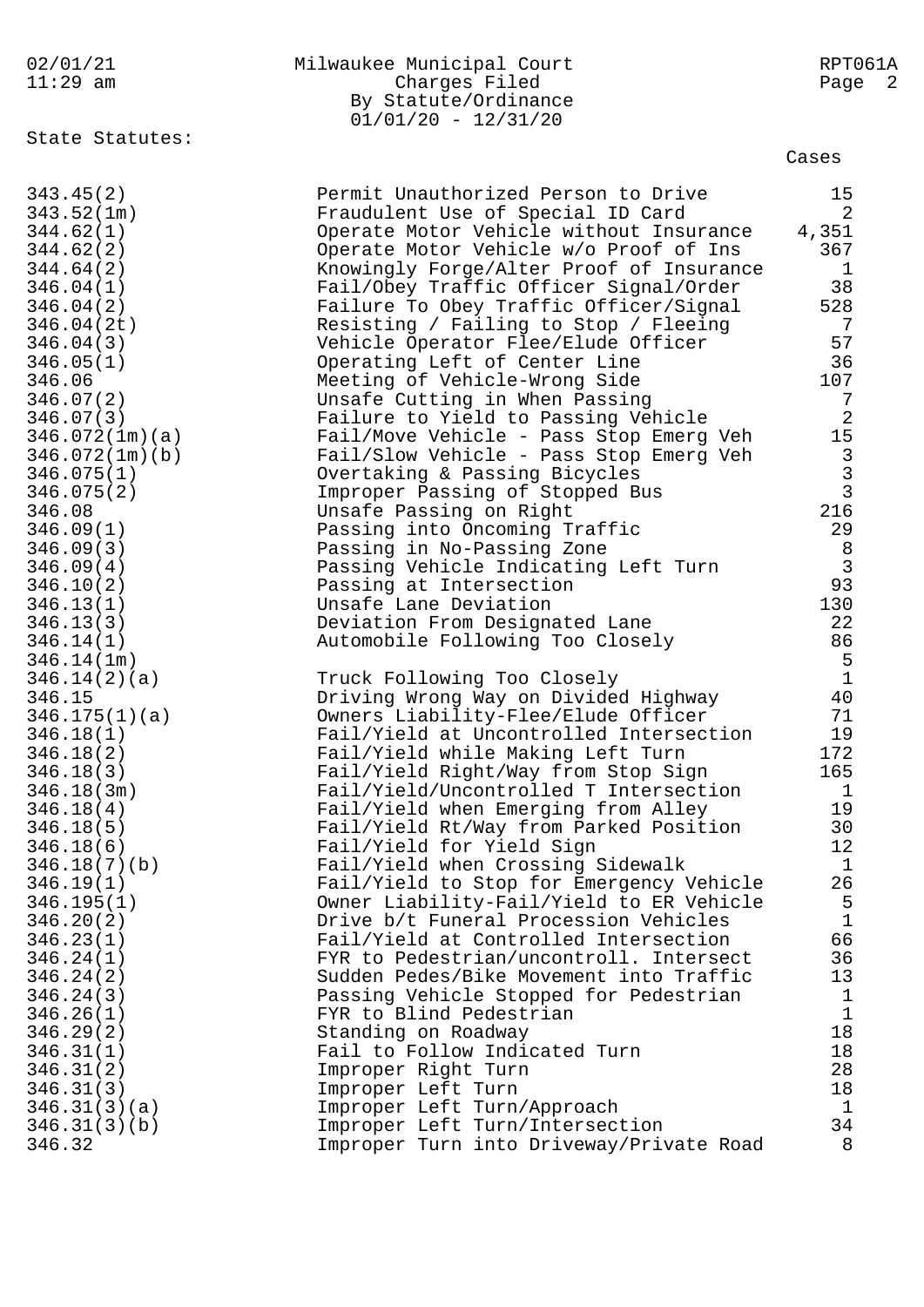| 02/01/21<br>$11:29$ am                                                                                                                                                                                                                                                                                                                                                                                                                                                                                 | Milwaukee Municipal Court<br>Charges Filed<br>By Statute/Ordinance<br>$01/01/20 - 12/31/20$                                                                                                                                                                                                                                                                                                                                                                                                                                                                                                                                                                                                                                                                                                                                                                                                                                                                                                                                                                                                                                                                                                 | RPT061A<br>Page<br>$\overline{\mathbf{3}}$                                                                                                                                                                                                                                                                             |
|--------------------------------------------------------------------------------------------------------------------------------------------------------------------------------------------------------------------------------------------------------------------------------------------------------------------------------------------------------------------------------------------------------------------------------------------------------------------------------------------------------|---------------------------------------------------------------------------------------------------------------------------------------------------------------------------------------------------------------------------------------------------------------------------------------------------------------------------------------------------------------------------------------------------------------------------------------------------------------------------------------------------------------------------------------------------------------------------------------------------------------------------------------------------------------------------------------------------------------------------------------------------------------------------------------------------------------------------------------------------------------------------------------------------------------------------------------------------------------------------------------------------------------------------------------------------------------------------------------------------------------------------------------------------------------------------------------------|------------------------------------------------------------------------------------------------------------------------------------------------------------------------------------------------------------------------------------------------------------------------------------------------------------------------|
| State Statutes:                                                                                                                                                                                                                                                                                                                                                                                                                                                                                        |                                                                                                                                                                                                                                                                                                                                                                                                                                                                                                                                                                                                                                                                                                                                                                                                                                                                                                                                                                                                                                                                                                                                                                                             | Cases                                                                                                                                                                                                                                                                                                                  |
| 346.33(1)(a)<br>346.33(1)(b)<br>346.33(1)(c)<br>346.33(1)(d)<br>346.33(1)(f)<br>346.34(1)<br>346.34(1)(a)1<br>346.34(1)(a)3<br>346.34(1)(b)<br>346.34(2)<br>346.37<br>346.37(1)(b)<br>346.37(1)(c)1<br>346.37(1)(c)2<br>346.37(1)(c)3<br>346.37(1)(d)1<br>346.38(1)<br>346.38(2)<br>346.39(1)<br>346.44(1)(b)<br>346.46<br>346.46(1)<br>346.46(3)<br>346.47(1)<br>346.51(1)<br>346.52(1)(b)<br>346.52(1)(f)<br>346.53(6)<br>346.54<br>346.57<br>346.57(2)<br>346.57(3)<br>346.57(4)(a)<br>346.57(4)(e) | Unlawful U/Y Turn-Control. Intersection<br>Unlawful U/Y Turn - Midblock<br>Unlawful U/Y Turn-Highway MidBlock<br>Unlawful U/Y Turn-Erected Signs<br>Improper U-Turn - Unsafe or Interfere<br>Fail/Signal Turn/Unsafe Turn<br>Unsafe Turn-At Intersection<br>Unsafe Turn-w/o Reasonable Safety<br>Fail to Signal Turn<br>Fail/Signal Stop/Slowing<br>Violate Traffic-Control Signal<br>Violate Yellow Traffic Signal<br>Violate Red Traffic Light<br>Pedes/Bike Violate Red Traffic Light<br>Illegal Right Turn on Red<br>Violate Green Traffic Arrow<br>Pedestrian Signal Violation<br>Bike/Pedes Violate Pedestrian Signal<br>Fail/Stop for Flashing Red Signal<br>Fail to Stop/RR Crossing Signal<br>Fail to Stop/Improper Stop at Stop Sign<br>Fail/Stop at Stop Sign<br>Improper Stop/RR Stop Sign<br>Fail/Yield/Stop/Emerging from Alley<br>Improper Parking On/Off Roadway<br>Stopping/Standing on a Crosswalk<br>Stopping/Standing-Double Parking<br>Parking/Standing where Prohibited<br>Improper Parking/Standing of Vehicle<br>Speeding Violations<br>Unreasonable and Imprudent Speed<br>Driving too Fast for Conditions<br>Speeding in School Zones<br>Speeding on City Highway | 63622<br>20<br>$\overline{2}$<br>8<br>38<br>$\overline{4}$<br>8<br>59<br>1,734<br>1<br>33<br>$1\,$<br>$\begin{array}{c}\n 8 \\  3 \\  68\n \end{array}$<br>$\mathbf 1$<br>$\mathbf{1}$<br>937<br>$\mathbf 1$<br>$\begin{array}{c}\n23 \\ 31 \\ 6\n\end{array}$<br>17<br>$\mathbf 1$<br>492<br>77<br>$\mathbf{1}$<br>81 |
| 346.57(4)(em)<br>346.57(5)<br>346.59(1)<br>346.595(5)<br>346.62(2)<br>346.62(3)<br>346.62(4)<br>346.63(1)(A)                                                                                                                                                                                                                                                                                                                                                                                           | Speeding on City Service Road<br>Exceeding Speed Zones/Posted Limits<br>Impeding Traffic by Slow Speed<br>Operate Motorcycle w/o Headlights On<br>Reckless Driving-Endanger Safety<br>Reckless Driving-Cause Bodily Harm<br>Reckless Driving-Cause Great Bodily Harm                                                                                                                                                                                                                                                                                                                                                                                                                                                                                                                                                                                                                                                                                                                                                                                                                                                                                                                        | $\mathbf{1}$<br>11,288<br>4<br>$\overline{2}$<br>386<br>4<br>$\overline{2}$<br>$\mathbf{1}$                                                                                                                                                                                                                            |
| 346.63(1)(B)<br>346.63(1)(a)<br>346.63(1)(am)<br>346.63(1)(b)<br>346.63(2)<br>346.63(2)(A)2<br>346.63(2)(a)1<br>346.63(2)(a)2<br>346.63(2)(a)3<br>346.63(2m)                                                                                                                                                                                                                                                                                                                                           | Operating While Intoxicated<br>Operat. w/ Detectable Level Ctrld Substn<br>Operating While Intoxicated - BAC .1%+<br>Cause Injury/Operating While Intoxicated<br>Cause Injury/Operating w/ BAC .1%+<br>Operate w/Detect Level Ctrl Subst Injury<br>Violate Absolute Sobriety Law                                                                                                                                                                                                                                                                                                                                                                                                                                                                                                                                                                                                                                                                                                                                                                                                                                                                                                            | $\mathbf{1}$<br>667<br>70<br>341<br>$\mathbf 1$<br>$1\,$<br>19<br>13<br>$1\,$<br>3                                                                                                                                                                                                                                     |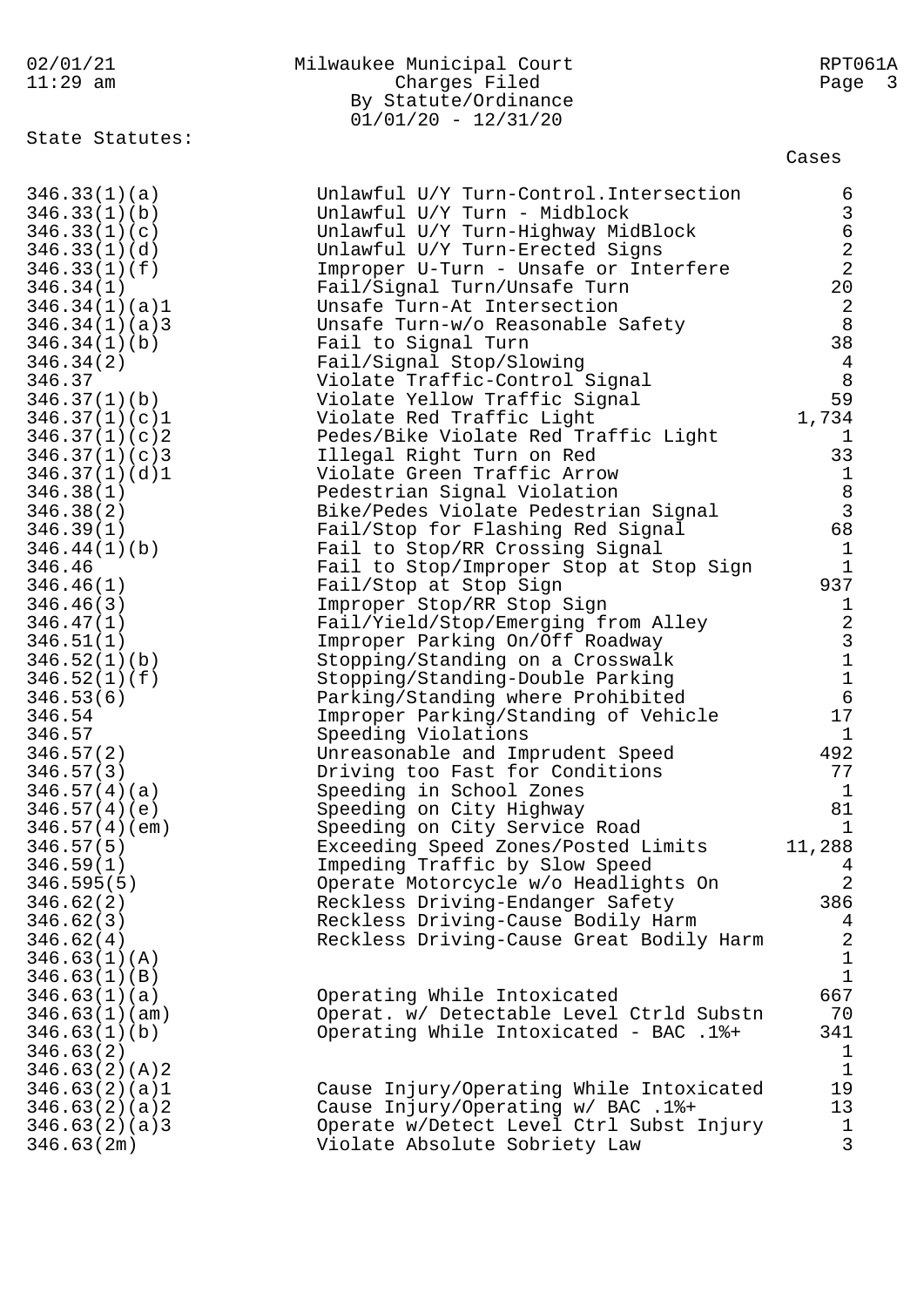| 02/01/21                   | Milwaukee Municipal Court                                                   | RPT061A                                    |
|----------------------------|-----------------------------------------------------------------------------|--------------------------------------------|
| $11:29$ am                 | Charges Filed<br>By Statute/Ordinance                                       | Page 4                                     |
|                            | $01/01/20 - 12/31/20$                                                       |                                            |
| State Statutes:            |                                                                             |                                            |
|                            |                                                                             | Cases                                      |
| 346.67(1)                  | Hit and Run                                                                 | 41                                         |
| 346.675(1)                 | Veh Owner Liability-Hit and Run                                             | 281                                        |
| 346.68                     | Hit and Run-Unattended Vehicle                                              | 72                                         |
| 346.69                     | Hit and Run-Property Adjacent to Highway                                    | 48                                         |
| 346.70(1)                  | Failure to Notify Police of Accident                                        | 84                                         |
| 346.70(2)                  | Duty/Report Accident (Report Req'mt)                                        | - 6                                        |
| 346.87                     | Unsafe Backing of Vehicle                                                   | 17                                         |
| 346.88(2)                  | Passenger Obstructing Driver's Operation                                    | $\mathbf{1}$                               |
| 346.88(3)(b)               | Obstructed Driver's Vision-Front View                                       | $\overline{2}$<br>$\overline{4}$           |
| 346.88(4)<br>346.89(1)     | MV Windows Not Reasonably Clean<br>Inattentive Driving                      | 232                                        |
| 346.89(3)(a)               | Operating while E-Mailing or Texting                                        | $\mathbf 1$                                |
| 346.89(4)(a)               |                                                                             | $1\,$                                      |
| 346.89(5)                  | Operate with Electronic Device in View                                      | $\overline{3}$                             |
| 346.92(1)                  | Driving with Person Riding Illegally                                        | 13                                         |
| 346.92(2)                  | Riding Illegally on Vehicle                                                 | 12                                         |
| 346.93(1)                  | Minor Transporting Intoxicants in MV                                        | $\frac{1}{2}$                              |
| 346.935(1)                 | Drink Open Intoxicants in MV                                                |                                            |
| 346.935(2)                 | Possess Open Intoxicants in MV                                              | 49                                         |
| 346.935(3)                 | Keep Open Intoxicants in MV                                                 | 42                                         |
| 346.94(1)                  | Driving on Sidewalk                                                         | 4                                          |
| 346.94(12)                 | Driving on Bicycle Lane or Way                                              | 526                                        |
| 346.94(19)(a)<br>346.94(2) | Racing on Highway                                                           | 1                                          |
| 346.94(20)(a)              | Opening Car Door on Highway-Adult                                           | $\begin{array}{c} 5 \\ 3 \\ 1 \end{array}$ |
| 346.94(5)                  | Placing Injurious Substance on Highway                                      |                                            |
| 346.94(7)                  | Spilling Waste Load on/along Highway                                        | $\mathbf{3}$                               |
| 346.94(9)                  | Alighting From/Boarding Moving Vehicle                                      | $\,8\,$                                    |
| 347.06(1)                  | Operation w/o Required Lamps Lighted                                        | 51                                         |
| 347.06(3)                  | Unclean/Defective Lights or Reflectors                                      | 6                                          |
| 347.07(2)(b)               | Operate Vehicle w/ NonRed Taillights                                        | 5                                          |
| 347.09(1)(a)               | Operate Motor Vehicle w/o 2 Headlights                                      | 215                                        |
| 347.09(1)(b)               | Operate Cycle/Moped w/o Headlights                                          | $\mathbf{1}$                               |
| 347.10(2)                  | Other Headlamp Equipment Violations                                         | $\begin{array}{c} 3 \\ 1 \end{array}$      |
| 347.11(1)<br>347.12(1)     | Fail/Comply/Cycle Electric Lamp Reqm'ts<br>Failure to Dim Headlights        | $\overline{4}$                             |
| 347.12(1)(a)               | Approaching Operator Fail/Dim MultiBeams                                    | $\epsilon$                                 |
| 347.12(1)(b)               | Following Operator Fail/Dim MultiBeams                                      | $\overline{3}$                             |
| 347.13(1)                  | No Tail Lamp/Defective Tail Lamp-Night                                      | 124                                        |
| 347.13(3)                  | Operate Vehicle w/o Registration Lamps                                      | 13                                         |
| 347.14(1)                  | Operate Vehicle w/o Stopping Lights                                         | 159                                        |
| 347.14(2)                  | Fail/Comply Stopping Light Reqm'ts                                          | 1                                          |
| 347.15(2)                  | Improperly Locate Veh.Directional Lights                                    | $\mathsf 3$                                |
| 347.20(2)                  | No Flag on Projecting Load by Day                                           | $\mathbf 1$                                |
| 347.25(4)                  | Equip NonPolice Veh. w/ Blue Lights                                         | $\mathbf 1$                                |
| 347.26(1)                  | Vehicle Optional Light Restrictions<br>Service Vehicle Warning Lamp Reqm'ts | $\mathbf 1$<br>$\mathbf 1$                 |
| 347.26(6)(a)<br>347.35     | Inadequate/Defective Brakes                                                 | $\mathbf 1$                                |
| 347.35(1)                  | Operate Motor Vehicle w/o Capable Brakes                                    | 7                                          |
| 347.36(3)                  | Fail/Maintain Veh.Brakes/Working Order                                      | $\overline{4}$                             |
| 347.38(1)                  | Defective Horn or Unnecessary Use                                           | 7                                          |
| 347.39(1)                  | Operate Motor Veh. w/o Adequate Muffler                                     | 8                                          |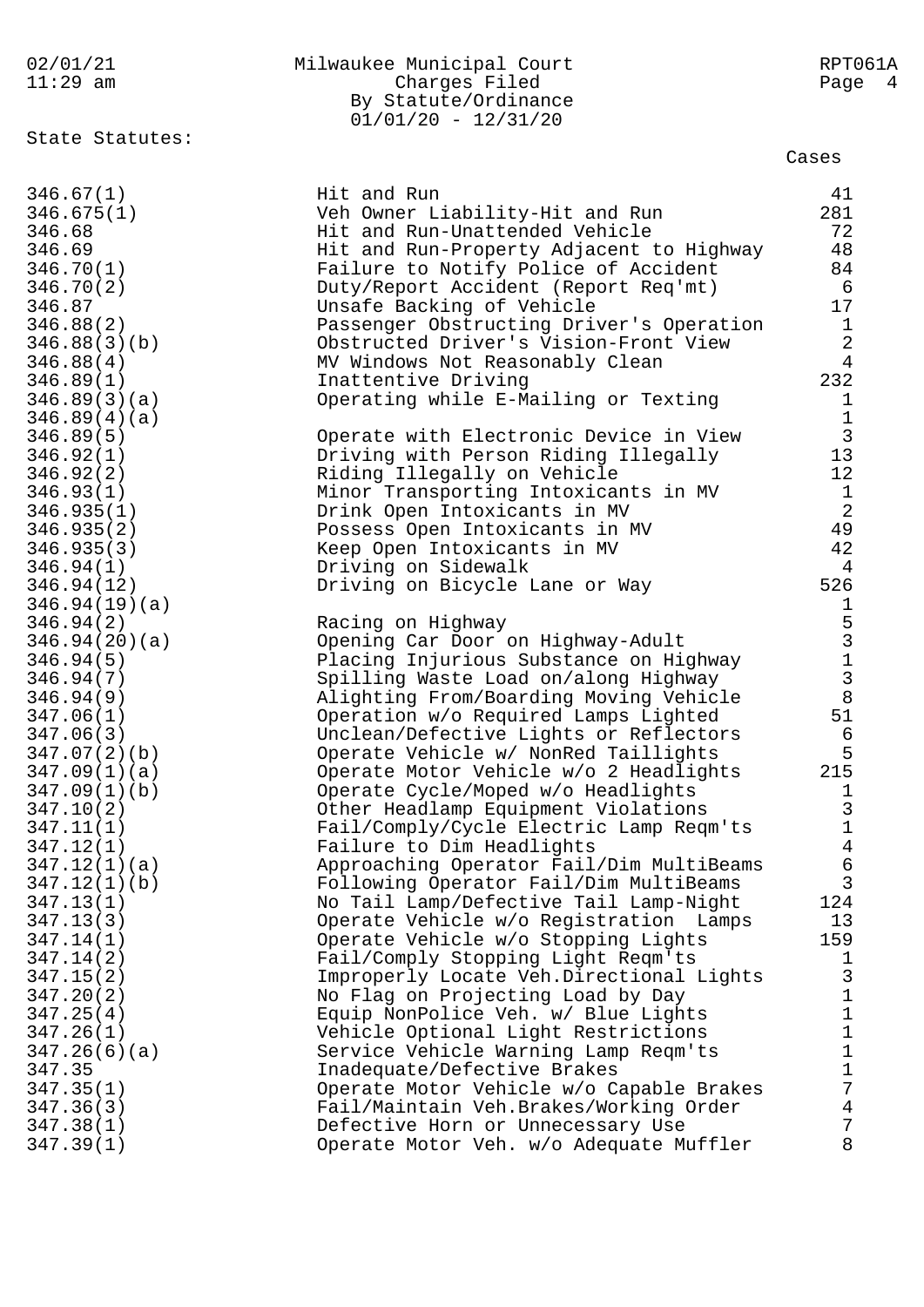| 02/01/21 | Milwaukee Municipal Court | RPT061A |
|----------|---------------------------|---------|
| 11:29 am | Charges Filed             | Page 5  |
|          | By Statute/Ordinance      |         |
|          | $01/01/20 - 12/31/20$     |         |

State Statutes:

Cases

| 347.39(2)      | Equip Motor Vehicle with Illegal Muffler  | 8                                            |
|----------------|-------------------------------------------|----------------------------------------------|
| 347.40(1)      | Operate Vehicle w/o Rearview Mirror       | $\frac{1}{3}$                                |
| 347.41         | Defective Speedometer                     |                                              |
| 347.413(1)     | IID Tampering/Failure to Install          | 30                                           |
| 347.47(2)      | Towing with Improper Hitches/Couplings    | $\overline{2}$                               |
| 347.47(3)      | Towing with Improper Safety Chains        | $\mathbf{1}$                                 |
| 347.48(2m)(b)  | Vehicle Operator Fail/Wear Seat Belt      | 568                                          |
| 347.48(2m)(c)  | Operator Fail/Have Passenger/SeatBelted   | 37                                           |
| 347.48(2m)(d)  | Ride in Vehicle w/o Wearing Seat Belt     | 36                                           |
| 347.48(4)(am)  | Safety Belt Violations-Child              | 177                                          |
| 348.06(1)      | Operate Vehicle (Excess Height) w/oPermit | 2                                            |
| 348.17(1)      | Violation of Special Weight Limits        | 22                                           |
| 350.08         | Snowmobile Owner Permit Unauth. Operation | $\mathbf 1$                                  |
| 350.15(3)(b)   | Occupant Fail/Report Accident             | $\overline{a}$                               |
| 850A           |                                           |                                              |
| 940.09(1)(a)   | Homicide by Intoxicate Use of Vehicle     |                                              |
| 940.09(1)(am)  |                                           |                                              |
| 940.09(1)(b)   | Homicide by Use of Vehicle with BAC       |                                              |
| 940.10(1)      |                                           |                                              |
| 940.25(1)(A)   |                                           |                                              |
| 940.25(1)(a)   | Injury by Intoxicated Use/Vehicle         |                                              |
| 940.25(1)(am)  |                                           |                                              |
| 940.25(1)(b)   | Injury by Use of Vehicle with BAC         |                                              |
| 943.13(1m)(a)  |                                           |                                              |
| LOITERING      |                                           |                                              |
| TR101.02(2)(j) | Unnecessary Acceleration                  | 1121114131121221223212                       |
| TR300.76(13)   |                                           |                                              |
| TR301.05(7)    | Driver Shall Not Leave Vehicle Unattend   |                                              |
| TR301.62(10)   | No Interlock or Inoperative               |                                              |
| TR305.065(1)   | Homemade, Modified Vehicle Not Inspected  |                                              |
| TR305.09(3)    | Fail/Maintain Signal Indicator Lamps      |                                              |
| TR305.09(6)    | Cracked/Broken Lenses/Reflectors          |                                              |
| TR305.11(2)(a) | Fail/Properly Maintain Headlamps          |                                              |
| TR305.11(3)(b) | Fail/Maintain Headlamps                   |                                              |
| TR305.11(3)(c) | Tinted Headlamps                          |                                              |
| TR305.15(4)    | Cover/Obstruct Stop Lamp Lenses           |                                              |
| TR305.15(5)    | Fail/Maintain High-Mounted Stop Lamp      | 15                                           |
| TR305.16(2)    | Fail/Properly Maintain Tail Lamps         | $\mathbf 1$                                  |
| TR305.16(4)    | Covered/Obscured Tail Lamps/Reflectors    | $\mathbf 1$                                  |
| TR305.16(5)    |                                           |                                              |
| TR305.17(1)    | Fail/Properly Maintain Brakes             | 122451                                       |
| TR305.18(1)(a) | Fail/Equip Required Bumper                |                                              |
| TR305.18(2)(c) | Damaged/Distorted Vehicle Bumpers         |                                              |
| TR305.19(1)    | Fail/Maintain Door/Hood Trunk Lid         |                                              |
| TR305.20(1)    | Fail/Properly Maintain Exhaust System     |                                              |
| TR305.20(8)    | Air Pollution Control Equip Not Function  | $\begin{array}{c}\n1 \\ 1 \\ 5\n\end{array}$ |
| TR305.22(2)    | Rusted/Damaged Fenders                    |                                              |
| TR305.26(1)    | Fail/Equip Required Mirrors               |                                              |
| TR305.26(2)    | Mirror Not Functioning Properly           | $1\,$                                        |
| TR305.26(3)    | Cracked/Damaged/Poor Reflect on Mirror    | 14                                           |
| TR305.26(4)    | Inadequate Mirror(s)                      | $\mathbf 1$                                  |
| TR305.28(1)    | Fail/Maintain Vehicle Speedometer         | $\mathbf{1}$                                 |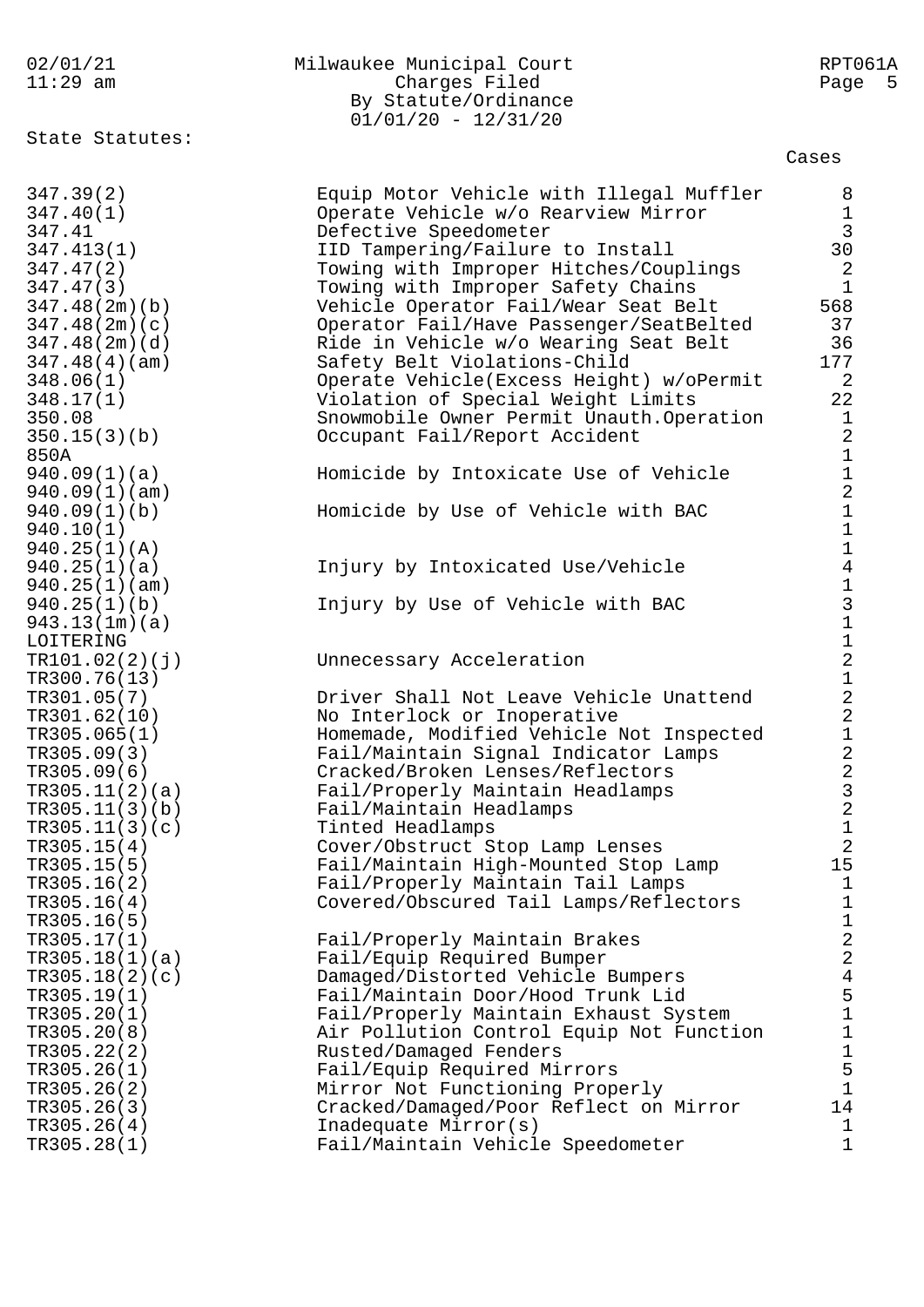| 02/01/21<br>$11:29$ am                                                                                                                                                                                                                                                                              | Milwaukee Municipal Court<br>Charges Filed<br>By Statute/Ordinance<br>$01/01/20 - 12/31/20$                                                                                                                                                                                                                                                                                                                                                                                                                                                                                                                                                                                                                                    | RPT061A<br>Page 6                                                                                                            |
|-----------------------------------------------------------------------------------------------------------------------------------------------------------------------------------------------------------------------------------------------------------------------------------------------------|--------------------------------------------------------------------------------------------------------------------------------------------------------------------------------------------------------------------------------------------------------------------------------------------------------------------------------------------------------------------------------------------------------------------------------------------------------------------------------------------------------------------------------------------------------------------------------------------------------------------------------------------------------------------------------------------------------------------------------|------------------------------------------------------------------------------------------------------------------------------|
| State Statutes:                                                                                                                                                                                                                                                                                     |                                                                                                                                                                                                                                                                                                                                                                                                                                                                                                                                                                                                                                                                                                                                | Cases                                                                                                                        |
| TR305.29(2)<br>TR305.30(1)<br>TR305.30(2)<br>TR305.30(3)<br>TR305.30(9)<br>TR305.32(1)<br>TR305.32(2)<br>TR305.32(4)(a)<br>TR305.32(4)(b)2<br>TR305.32(5)(b)<br>TR305.32(6)<br>TR305.34(1)<br>TR305.34(3)<br>TR305.34(6)<br>TR305.35(1)<br>TR325.02(4)<br>TR327.03(1)<br>TR327.03(2)<br>TR327.03(4) | Fail/Maintain Steering System<br>Fail/Properly Maintain Tires and Rims<br>Vehicle Tires w/Less Than 2/3 Inch Tread<br>Vehicle Tires Protrudes >2 Inches Beyond<br>Vehicle Rim-Loose/Missing Nut/Lug Bolt<br>Window Not Approved Safety Glass/Damaged<br>Front Driver's Side Window not Operate<br>Vent / Side Window / Unauthorized Sign<br>Illegal Window Tint<br>Rear Window Excessive Tinting<br>Rear Side Window Excessive Tinting<br>Illegal Safety Glass Windshield<br>Cracked/Damaged Vehicle Windshield<br>Illegal Materials on Windshield<br>Fail/Equip Required Wipers<br>Vehicle Equipment Violations<br>Fed Reg/Safety - General<br>Age, Waiver of Physical Disqualification<br>Violation of Out of Service Notice | 2512<br>12<br>$\mathbf{1}$<br>207<br>47<br>71<br>$\mathbf{1}$<br>16<br>86<br>$\mathbf{1}$<br>$\overline{4}$<br>15<br>2<br>19 |
| TR327.03(5)                                                                                                                                                                                                                                                                                         | Interstate/Intrastate Driving Rqmts                                                                                                                                                                                                                                                                                                                                                                                                                                                                                                                                                                                                                                                                                            | 39                                                                                                                           |

Sub Total: 38,444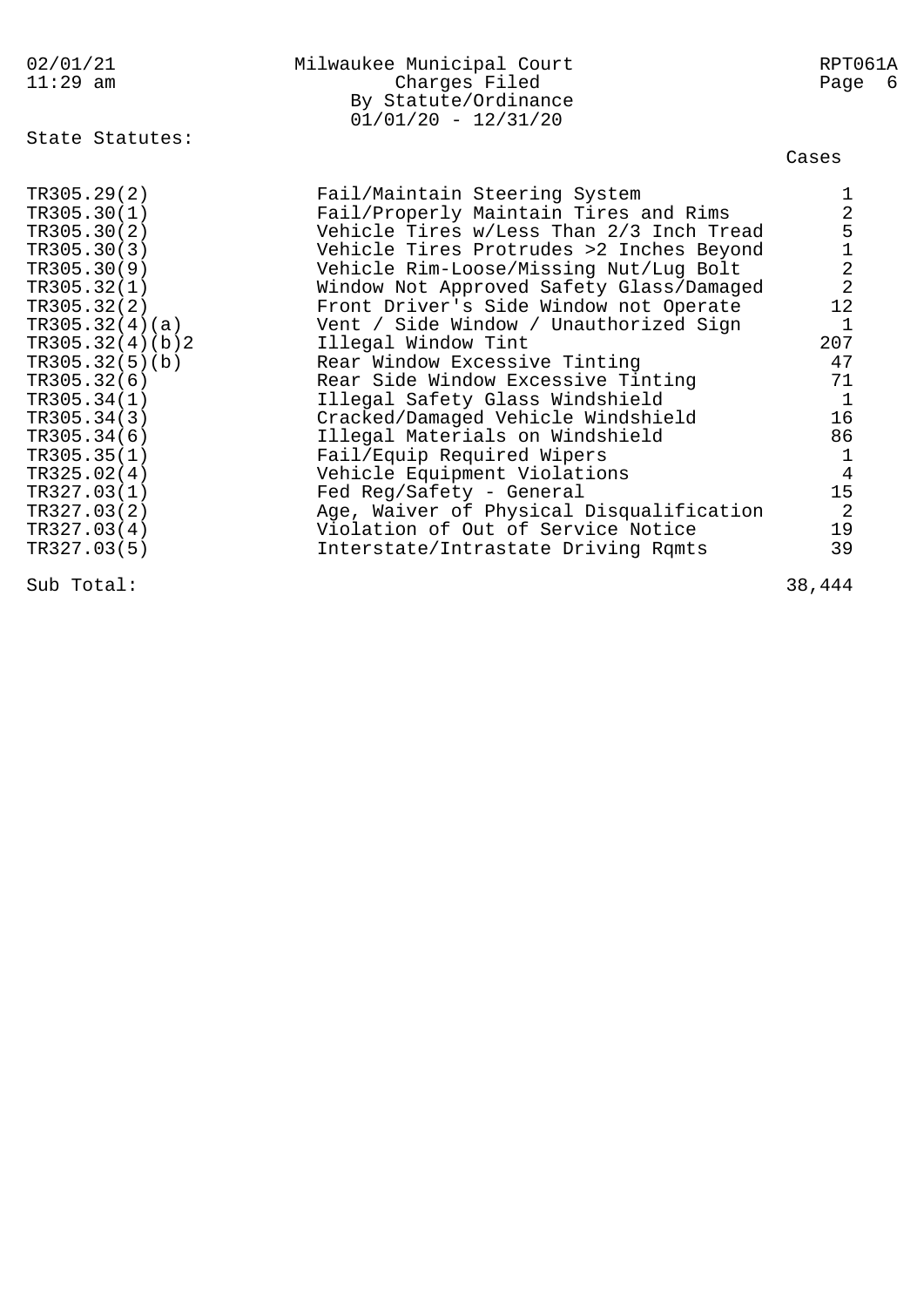|                                   | By Statute/Ordinance<br>$01/01/20 - 12/31/20$                           |                              |
|-----------------------------------|-------------------------------------------------------------------------|------------------------------|
| Ordinances:                       |                                                                         |                              |
|                                   |                                                                         | Cases                        |
|                                   |                                                                         | 18                           |
| $100 - 59 - 14 - a$               | PP Vehicle - Daily Safety Inspection Req                                | $\mathbf 1$                  |
| $100 - 59 - 3 - a$                | PP Veh Pass - Fail to Pay Fare                                          | 6                            |
| $100 - 59 - 3 - b$                | PP Vehicle - Driver Refuse Convey Fare                                  | $\mathbf 1$                  |
| $101 - 20 - 1$                    | Unnecessary Vehicle Noises Prohibited                                   | 6                            |
| $101 - 20.7 - 3$                  | Spectating Prohibited - Illegal Race/Spd                                | 1                            |
| $101 - 34 - 1$<br>$101 - 9.5 - 2$ | Contested Parking Citation(s)<br>Loitering on Street Median             | 805<br>5                     |
| $102 - 7 - 1$                     | Bicycle - Riding on Public Ways                                         | 1                            |
| $102 - 9 - 2$                     | Bicycle - Lack of Eqmt for Oper in Dark                                 | $\mathbf 1$                  |
| $104 - 7 - 1$                     | False Fire Alarm                                                        | $\overline{4}$               |
| $105 - 138 - 2$                   | Resisting / Obstructing Police Officer                                  | 295                          |
| $105 - 2$                         | Assault and Battery                                                     | 609                          |
| $105 - 34 - 1 - a$                | Carrying Concealed and Dangerous Weapon                                 | 5                            |
| $105 - 34 - 1 - b$                | Carrying Unsecured Dangerous Weapon                                     | 1                            |
| $105 - 47 - 1$                    | Sale / Discharge / Use of Fireworks                                     | 4                            |
| $105 - 48 - 1$                    | Smoking Prohibited - Adoption State Law                                 | 4                            |
| $105 - 50 - 1$                    | Synthetic Marijuana Poss/Sale/Use Prohib                                | $\overline{\mathbf{c}}$      |
| $105 - 56 - 2 - a$                | Sale on Public Premises without Consent                                 | $\mathbf{1}$                 |
| $105 - 64 - 1$                    | Vehicle Parked on Private Property                                      | $\mathbf 1$                  |
| $105 - 69 - 2$                    | Smelling / Inhaling Harmful Substance                                   | $\overline{a}$               |
| $105 - 77 - 1$<br>$105 - 78 - 2$  | Misuse of Emergency Telephone Numbers<br>Abandoned 911 Calls - Repeated | 55<br>$\mathbf{1}$           |
| $106 - 1 - 1$                     | Disorderly Conduct                                                      | 958                          |
| $106 - 1.1 - 2$                   | Aggressive Panhandling                                                  | 14                           |
| $106 - 1.8 - 1$                   | Public Drinking                                                         | 38                           |
| $106 - 11$                        | Mashing                                                                 | 6                            |
| $106 - 2.1 - 1$                   | Drinking in a Public Parking Structure                                  | $1\,$                        |
| $106 - 23$                        | Loitering of Minor (Curfew Hours)                                       | 49                           |
| $106 - 23.1 - 2$                  | Truancy or Habitual Truancy                                             | 114                          |
| $106 - 23.3 - 2$                  | Contributing to Truancy                                                 | 157                          |
| $106 - 30 - 2 - a$                | Sale of Cigarettes to Minor/Underage                                    | 4                            |
| $106 - 30.5 - 2$                  | Minor Purchase/Possess Cigarette/Tobacco                                | $\sqrt{2}$                   |
| $106 - 31 - 1$                    | Loitering or Prowling                                                   | 76                           |
| $106 - 31 - 2$<br>$106 - 31 - 3$  | Loitering in or near a Dwelling Area<br>Loitering in Public Restroom    | $\mathbf{1}$<br>$\mathbf{1}$ |
| $106 - 31 - 4$                    | Loitering in or near School                                             | $\mathbf{1}$                 |
| $106 - 31 - 5$                    | Loitering in Public Building                                            | 18                           |
| $106 - 31 - 6$                    | Loitering in Restaurant / Tavern                                        | 5                            |
| $106 - 31 - 7$                    | Loitering - Soliciting, Etc.                                            | $\epsilon$                   |
| $106 - 31 - 8$                    | Loitering in a Parking Lot or Structure                                 | $\sqrt{ }$                   |
| $106 - 31 - 9$                    | Loitering on Private / Public Property                                  | б                            |
| $106 - 34.5 - 1$                  | Prostitution - Prohibited Conduct                                       | $\overline{4}$               |
| $106 - 35 - 2$                    | Loitering - Soliciting Prostitute                                       | 11                           |
| $106 - 35.6 - 2$                  | Loitering - Illegal Drug Activity                                       | 41                           |
| $106 - 36 - 3 - a$                | Possession of Drug Paraphernalia                                        | 152                          |
| $106 - 37 - 2$                    | Frequenting An Illegal Drug House                                       | 4<br>406                     |
| $106 - 38 - 2$<br>$106 - 5 - 2$   | Possession of Marijuana<br>Indecent Exposure                            | 17                           |
| $106 - 8 - 1$                     | Obscene Phone Call                                                      | $\overline{a}$               |
| $106 - 8 - 2$                     | Harassing Phone Call                                                    | $\mathsf 3$                  |
| $106 - 8 - 4$                     | Harassing Phone Calls - Repeated                                        | 5                            |

106-8-4 Harassing Phone Calls - Repeated 5

# 02/01/21 Milwaukee Municipal Court RPT061A 11:29 am Charges Filed Page 7 By Statute/Ordinance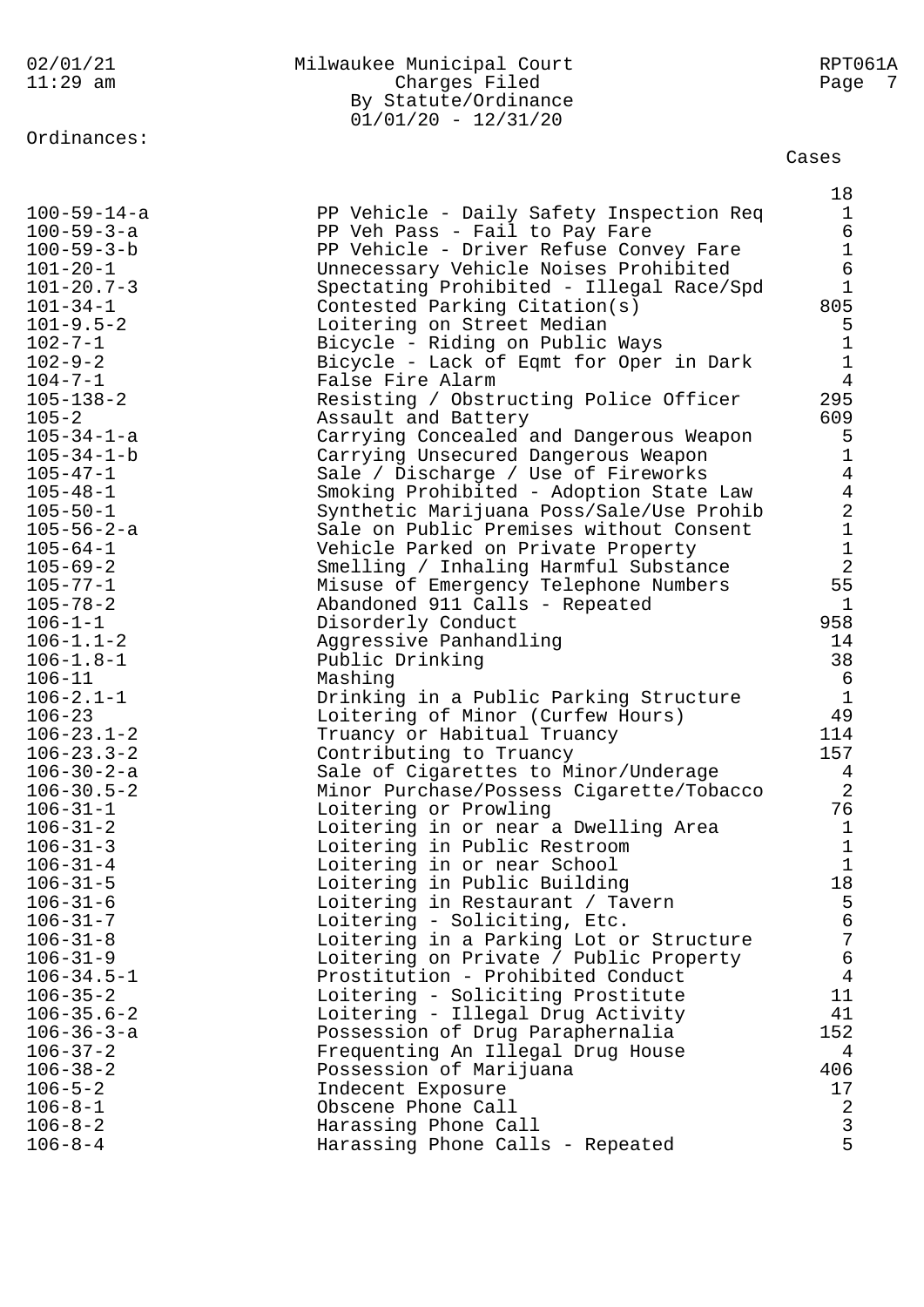| 02/01/21<br>$11:29$ am                                                                      | Milwaukee Municipal Court<br>Charges Filed<br>By Statute/Ordinance<br>$01/01/20 - 12/31/20$                                                                                   | RPT061A<br>Page 8                                                 |
|---------------------------------------------------------------------------------------------|-------------------------------------------------------------------------------------------------------------------------------------------------------------------------------|-------------------------------------------------------------------|
| Ordinances:                                                                                 |                                                                                                                                                                               | Cases                                                             |
| $107 - 1$                                                                                   | Gambling Places - Permit or Run                                                                                                                                               | 5                                                                 |
| $107 - 2$                                                                                   | Gambling                                                                                                                                                                      | $\mathbf{1}$                                                      |
| $108 - 5 - 1 - a$                                                                           | Public Dance Hall - License Required                                                                                                                                          | $\mathbf{1}$                                                      |
| $110 - 10 - 1$                                                                              | Trespassing Upon Buildings / Premises                                                                                                                                         | 320                                                               |
| $110 - 10 - 2 - b$                                                                          | Trespass to Buildings Carrying Firearm                                                                                                                                        | 2                                                                 |
| $110 - 12 - 1 - a$<br>$110 - 12 - 1 - b$<br>$110 - 15$                                      | Landlord - Forcible Entry Prohibited<br>Tenant - Denial of Access to Landlord<br>Vandalism<br>Vandalism - Graffiti Related                                                    | $\overline{a}$<br>$\mathbf{1}$<br>492                             |
| $110 - 15.5 - 1$<br>$110 - 16 - 2$<br>$110 - 18 - 1$<br>$110 - 32 - 1 - a$                  | Theft<br>Tapping of Public Utilities Prohibited<br>Fraud on Hotel or Restaurant                                                                                               | 13<br>142<br>$\mathbf 1$<br>$1\,$                                 |
| $110 - 32 - 1 - b$                                                                          | Fraud on Hotel or Restaurant Keeper                                                                                                                                           | $\overline{3}$                                                    |
| $110 - 35 - 1$                                                                              | Retail Theft                                                                                                                                                                  | 451                                                               |
| $110 - 36 - 4$                                                                              | Shopping Cart - Remove, Possess, Abandon                                                                                                                                      | 1                                                                 |
| $110 - 4 - 1$<br>$115 - 32 - 1$<br>$118 - 80 - 1$<br>$118 - 80 - 10$<br>$118 - 80 - 10 - c$ | Damaging of Public Property<br>Obstruction on Public Ways<br>Boating - Adoption of State Statutes<br>Boating - Safety Requirements                                            | 5<br>$\mathbf{1}$<br>24<br>5<br>$\mathbf{1}$                      |
| 200 through 295                                                                             | Building Code Violations                                                                                                                                                      | 712                                                               |
| $200 - 11 - 4$                                                                              | Illegal Occupancy and Use                                                                                                                                                     | 27                                                                |
| $200 - 24 - 1$                                                                              | Building Permit Required                                                                                                                                                      | 36                                                                |
| $200 - 42 - 2 - a$                                                                          | Certificate of Occupancy Required                                                                                                                                             | $\mathbf{1}$                                                      |
| $200 - 42 - 2 - d$<br>$200 - 42 - 5$<br>$214 - 23 - 3$<br>222<br>275                        | Illegal Occupancy -- No Cert / Unfit<br>Occupancy Certificate to be Posted<br>Smoke Alarms - Annual Testing Required<br>Electrical and Elevator Codes<br>Building Maintenance | $\begin{array}{c} 3 \\ 1 \\ 3 \end{array}$<br>$\overline{4}$<br>7 |
| 295                                                                                         | Zoning Violations                                                                                                                                                             | 579                                                               |
| $295 - 403 - 3 - b$                                                                         | Paved or Approved Surface Required                                                                                                                                            | 48                                                                |
| $295 - 503 - 1$                                                                             | Residential Lot - Land Use Violation                                                                                                                                          | 92                                                                |
| $295 - 503 - 3 - b$                                                                         | Residential Lot - Improper Veh Repair                                                                                                                                         | 42                                                                |
| $295 - 505 - 4 - b - 4$                                                                     | Exceed Max Number Parked Vehicles on Lot                                                                                                                                      | 25                                                                |
| $295 - 505 - 4 - b - 9$                                                                     | Unregistered Vehicle Parked > 30 Days                                                                                                                                         | 16                                                                |
| $295 - 603 - 1$                                                                             | Commercial Lot - Land Use Violation                                                                                                                                           | 38                                                                |
| $295 - 803 - 1$                                                                             | Industrial Lot - Land Use Violation                                                                                                                                           | $\mathbf{1}$                                                      |
| $50 - 25 - 5$                                                                               | Resist or Obstruct Issuance of Citation                                                                                                                                       | 9                                                                 |
| $6 - 07 - 3$                                                                                | Viol of Mayors Proclamation of Emergency                                                                                                                                      | $\overline{2}$                                                    |
| $62 - 10$                                                                                   | Violation or Obstruction of Orders                                                                                                                                            | 11                                                                |
| $62 - 8 - 1$                                                                                | Mask Required Indoors - Bldg Owner/Oper                                                                                                                                       | 5                                                                 |
| $62 - 8 - 2$                                                                                | Mask Required Outdoors                                                                                                                                                        | 1                                                                 |
| $63 - 19 - 3 - a$                                                                           | Animal at Large in Park/Parkway                                                                                                                                               | 1                                                                 |
| $63 - 3$                                                                                    | Park Hour Violation                                                                                                                                                           | $\mathbf 1$                                                       |
| $66 - 22 - 1 - a$                                                                           | Create/Knowing Allow Lead-Based Nuisance                                                                                                                                      | 14                                                                |
| $68 - 21 - 1$                                                                               | Food Dealer License Required                                                                                                                                                  | $\mathbf 1$                                                       |
| $68 - 21 - 1 - a$                                                                           | Food Dealer License Required                                                                                                                                                  | $\sqrt{2}$                                                        |
| $68 - 23 - 1$                                                                               | Food Dealers License Required                                                                                                                                                 | $\mathbf 1$                                                       |
| $68 - 4 - 1 - a$                                                                            | Food Dealers License Required                                                                                                                                                 | 1                                                                 |
| $68 - 9 - 6 - e$                                                                            | Food License - Inspect Placard Intact                                                                                                                                         | 1                                                                 |
| $75 - 17 - 1$                                                                               | False Call for Emergency Services                                                                                                                                             | 1                                                                 |
| $78 - 17 - 1$                                                                               | Dog and Cat Licenses Required                                                                                                                                                 | 32                                                                |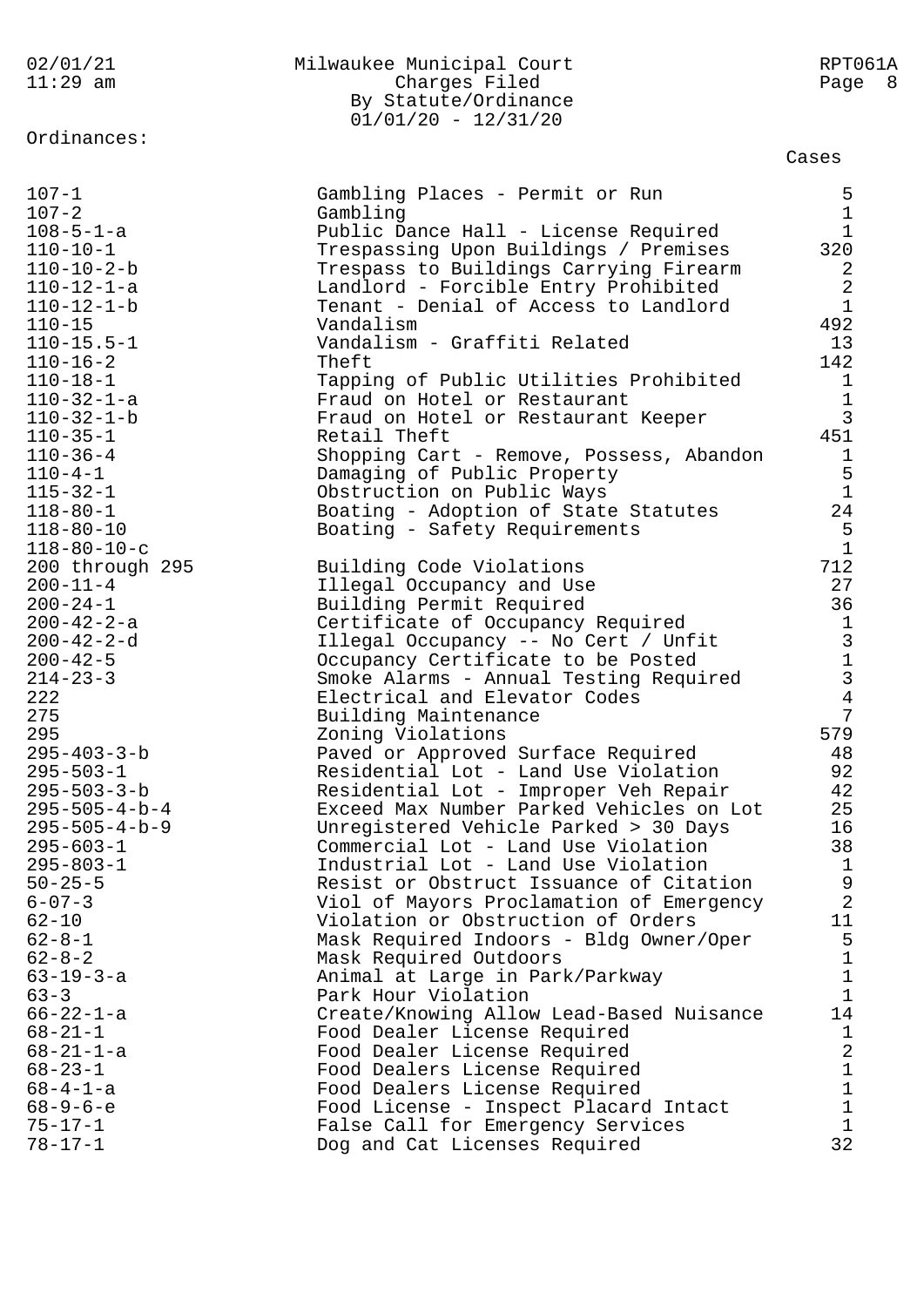## Ordinances:

### 02/01/21 Milwaukee Municipal Court RPT061A 11:29 am Charges Filed Page 9 By Statute/Ordinance  $01/01/20 - 12/31/20$

### Cases

| $78 - 19 - 1$                  | Permitting Animal at Large                                                           | 11                                                |
|--------------------------------|--------------------------------------------------------------------------------------|---------------------------------------------------|
| $78 - 19 - 2$                  |                                                                                      | 13                                                |
| $78 - 22 - 1$                  | Setting Animal at Large                                                              |                                                   |
|                                | Pit-Bull/Rottweiler - Leash Requirements<br>Pit Bull/Rottweiler - Yard / Kennel Reqs | 6<br>$20\,$                                       |
| $78 - 22 - 2$                  | Pit-Bull/Rottweiler - Behavior Class Req                                             |                                                   |
| $78 - 22 - 3$                  | Dangerous Animal Regulations                                                         | 12<br>$\overline{a}$                              |
| $78 - 23 - 1 - a$              |                                                                                      |                                                   |
| $78 - 23 - 10$                 | Dangerous Animal at Large Notif Req'd                                                | $\mathbf 1$                                       |
| $78 - 23 - 3 - b$              | Dangerous Animal - Pen / Kennel Reqs                                                 | $\mathbf{1}$                                      |
| $78 - 25 - 1$<br>$78 - 27 - 1$ | Prohibited Dangerous Animal in City<br>Failure to Surrender Rabid Animal             |                                                   |
|                                |                                                                                      | $\begin{array}{c} 2 \\ 3 \\ 4 \end{array}$        |
| $78 - 29 - 1$<br>$78 - 3 - 1$  | Animal Disturbing Peace                                                              | 15                                                |
| $78 - 31 - 1 - a$              | Animal Owner's Duty to Restrain, Etc.                                                | 9                                                 |
|                                | Cruelty to Animals                                                                   |                                                   |
| $78 - 31 - 2$                  | Cruelty to Animals - Food and Water Reqs                                             | 16                                                |
| $78 - 31 - 3 - a$              | Cruelty to Animals - Lack of Shelter                                                 | 11                                                |
| $78 - 31 - 3 - b$              | Cruelty to Animals - Lack of Shade                                                   | 7                                                 |
| $78 - 31 - 3 - c$              | Cruelty to Animals - Lack Proper Shelter                                             | $\overline{4}$                                    |
| $78 - 31 - 4$                  | Cruelty to Animals - Leash Requirements                                              | $\overline{4}$                                    |
| $78 - 31 - 7$                  | Cruelty to Animals - Fail Get Vet Care                                               | $\overline{a}$                                    |
| $78 - 7 - 2 - a$               | Animal Fancier Permit Required                                                       | $\mathbf 1$                                       |
| $79 - 10 - 2$                  | Littering on Street by Motor Vehicle                                                 | $\mathbf 1$                                       |
| $79 - 11$                      | Littering of Public Property                                                         | 18                                                |
| $79 - 12 - 1$                  | Littering of Premises                                                                | 19                                                |
| $79 - 14 - 2$                  | Unauth Use of Neighborhood Dumpsters                                                 | $\mathbf{1}$                                      |
| $80 - 10 - 6 - b$              | Chronic Nuisance Premises                                                            | $\overline{4}$                                    |
| $80 - 15$                      | Spitting in Public Places                                                            | $\mathbf{1}$                                      |
| $80 - 44 - 2$                  | Dumping Prohibited                                                                   | 31                                                |
| $80 - 49 - 3$                  | Certain Vehicles Prohibited                                                          | 8                                                 |
| $80 - 63 - 1$                  | Excessive Noise Prohibited                                                           | 82                                                |
| $80 - 65 - 4$                  | Noise Nuisances                                                                      | $\overline{4}$                                    |
| $85 - 23 - 2$                  | Licensed Estab - Occ Limit to be Posted                                              | $\begin{array}{c}\n1 \\ 5 \\ 3 \\ 1\n\end{array}$ |
| $85 - 23 - 4 - a$              | Licensed Estab - Exceeding Occupy Limit                                              |                                                   |
| $90 - 15 - 3 - a - 1$          | Class B Premises Allow Patron After Hrs                                              |                                                   |
| $90 - 16$                      | Display of Liquor License Required                                                   |                                                   |
| $90 - 18 - 1 - a - 1$          | Sale of Alcohol to Underaged Person                                                  | $1\,$                                             |
| $90 - 18 - 1 - a - 3$          | Allow Consumption of Alcohol by Underage                                             | $\mathbf 1$                                       |
| $90 - 18 - 1 - c$              | Underage Attempt/Procure Alcohol                                                     | $\overline{2}$                                    |
| $90 - 18 - 2$                  | Possession of Alcohol by Underage Person                                             | 36                                                |
| $90 - 18 - 3$                  | Misrepresenting Age to Receive Alcohol                                               | 12                                                |
| $90 - 19 - 2 - a - 1$          | Allow Underage on Premises                                                           | 2                                                 |
| $90 - 20$                      | Sale of Intoxicant to Intoxicated Person                                             | $\mathbf 1$                                       |
| $90 - 26 - 3$                  | Restricts Unlicensed Persons - Class B/C                                             | $\mathbf 1$                                       |
| $90 - 27 - 1$                  | Licensed Premises - Open Entry Required                                              |                                                   |
| $90 - 27 - 1 - c$              | Licensed Premises-Immed Police Entry Req                                             | $\begin{array}{c} 3 \\ 2 \\ 1 \end{array}$        |
| $90 - 3 - 1$                   | Liquor License Required                                                              |                                                   |
| $90 - 32 - 1$                  | Fraud on Tavernkeeper                                                                | $\mathsf S$                                       |
| $90 - 4 - 10 - a$              | Class D Operator's Liquor License                                                    | $\overline{4}$                                    |
| $90 - 8 - 1$                   | Responsible Person on Premises Req'd                                                 | 11                                                |
| $90 - 9$                       | Collusive Agreement Involving Liquor Lic                                             | 2                                                 |
| $93 - 5 - 1$                   | Secondhand MV Dealer License Req'd                                                   | $\overline{4}$                                    |
|                                |                                                                                      |                                                   |

Sub Total: 7,539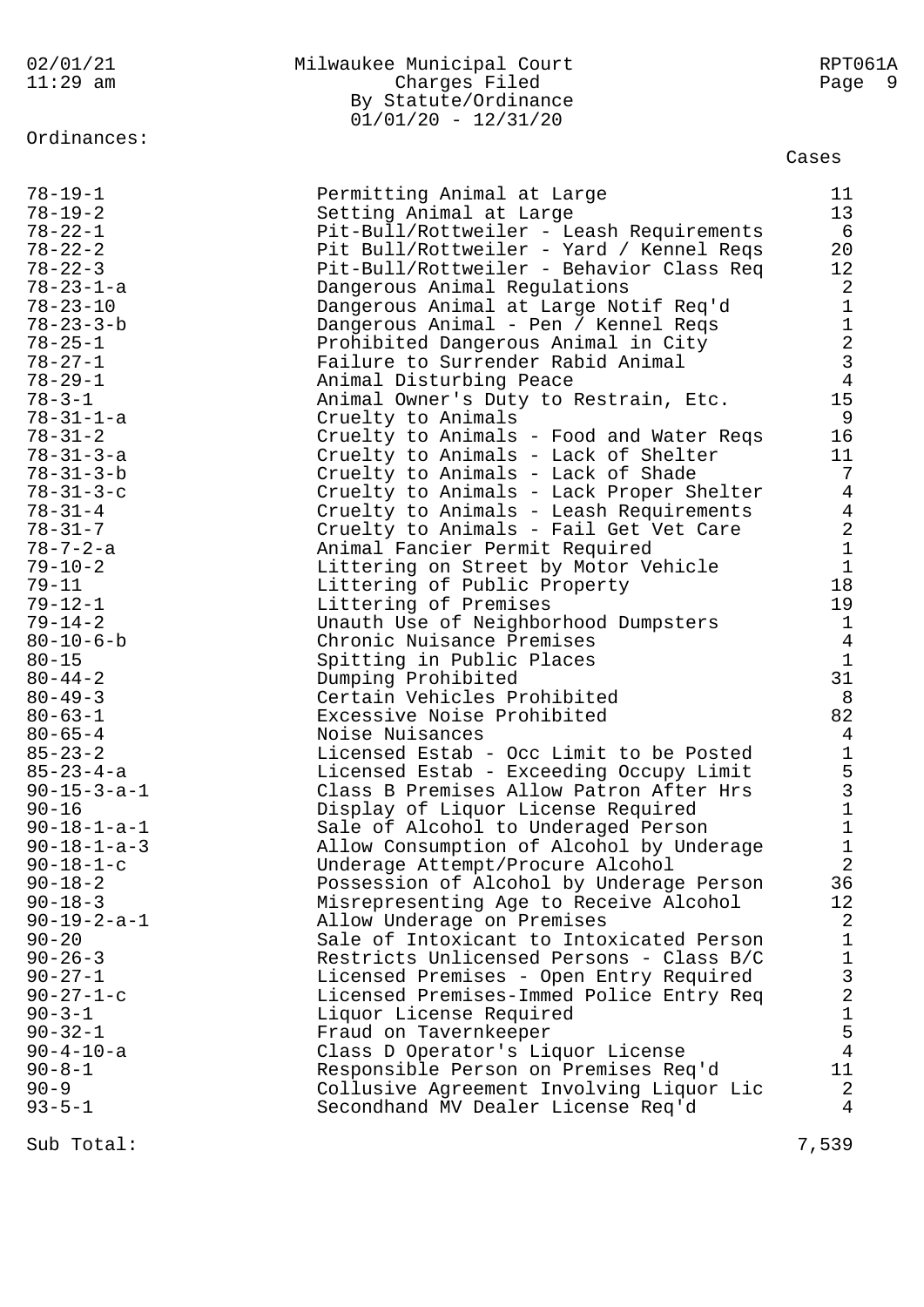Ordinances:

Total Cases Filed: 45,983

Cases